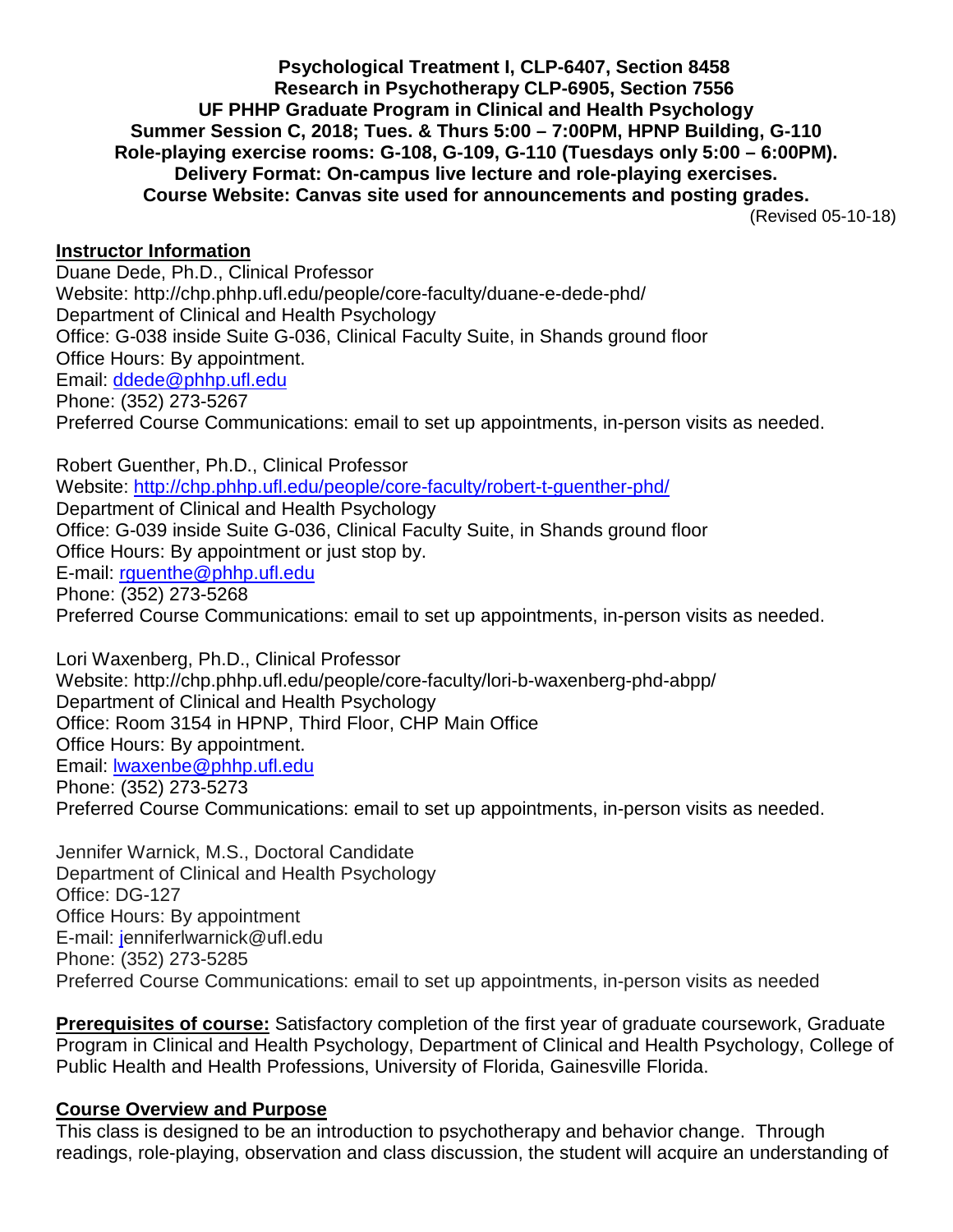how to become an effective therapist. The course will have a dual focus of a) introducing the student to the evidence base for various approaches to psychotherapy and behavior change and methodological issues relative to conducting psychotherapy research, and b) acquiring the skills and understanding the content (what is overtly said and done) and the process (what is happening on a conceptual and covert level) of psychotherapy in general. We will focus less on various theoretical orientations to psychotherapy. We will review what are considered to be state-of-the-art empirically supported treatments of common psychological conditions. We will discuss issues related to the therapy intake and first therapy sessions, recognizing transference, resistance and handling the "difficult patient." Students will be encouraged to appreciate their role as therapist and the power of the therapeutic relationship/alliance as most strongly determining treatment outcomes, above and beyond intervention techniques. Reading assignments are selected to highlight empirical, methodological and practical aspects of psychotherapy (engaging clients, effecting change, and negotiating roadblocks as well as maintaining professional boundaries and managing ethical conflicts and responsibilities).

## **Relation to Program Outcomes**

Graduates of the UF CHP graduate program in clinical psychology are expected to become licensed practitioners in their future positions. They may focus on research but they are also expected to be fully competent practitioners. This is the first and main course preparing graduate students as providers of psychological treatments. Dedication to the tasks of this course will prepare our graduate students for that role in graduate school and throughout their careers.

## **Course Objectives**

Upon successful completion of the course, students should be able to:

1. Describe the research literature in general terms with respect to findings regarding empirical support for treatments of those common psychological conditions covered by our texts.

2. Describe the distinction between process and outcome in psychotherapy.

3. Detail the conceptual underpinnings of the empirically supported treatments being reviewed.

4. Demonstrate knowledge of the material via weekly quizzes, active classroom participation during reviews of material.

5. Demonstrate basic process skills of active listening and empathic responding in interactions with role-played clients.

6. Develop interventions for a broad range of conditions not specifically covered, using the principles learned in this course.

7. Provide a general conceptual framework for the psychotherapeutic enterprise across the spectrum of psychopathology.

8. Demonstrate basic practical skills with regard to record generation (note-writing) and management (development of problem list and treatment plan).

9. Review basic methodological issues relevant to conducting research in this area.

## **Instructional Methods**

Completion of quizzes, lecture with group discussion, and focused skill-building role-play exercises will comprise the majority of class sessions. The role of the instructors will be to: present an overview of selected topics from the readings, provide additional reading material and learning resources with up-to-date research findings, encourage active participation in discussions of the material, guide the role-play exercises and provide timely performance feedback. Expectations for students are to attend class fully prepared, read assigned materials prior to class in preparation for quizzes and lectures, participate actively in discussions, and embrace the role-play exercises so as to allow assessment of the basic clinical skills of students.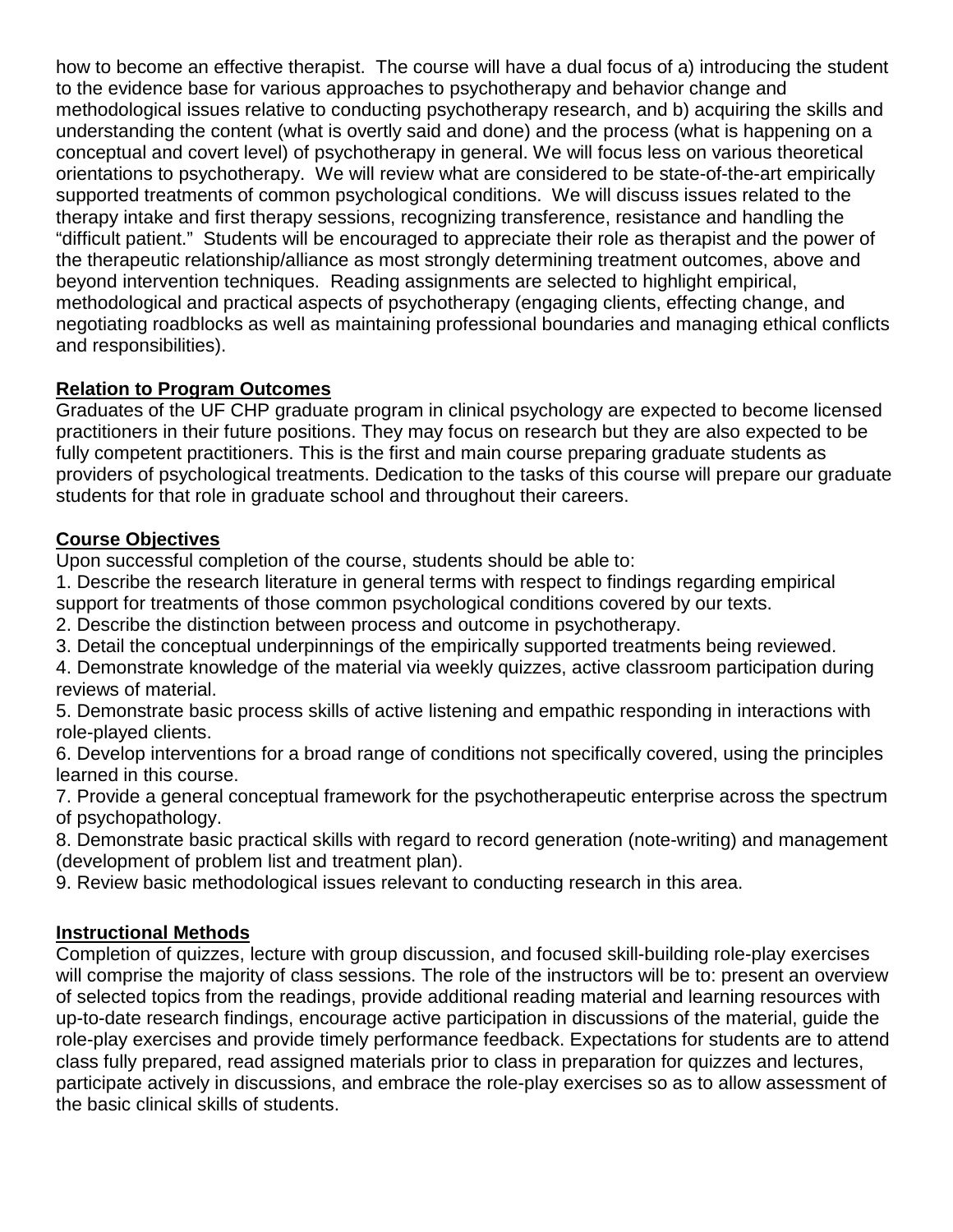## **Course Materials** REQUIRED TEXTBOOKS: (AVAILABLE AT UF BOOKSTORE)

Clinical Handbook of Psychological Disorders, Fifth Edition: A Step-by-Step Treatment Manual. Edited by David H. Barlow. New York: The Guilford Press, 2014. ISBN-10: 1462513263 ISBN-13: 978-1462513260 (Older editions are not the same. Do not use them.)

Building Basic Therapeutic Skills: A Practical Guide for Current Mental Health Practice by Jeanne Albronda Heaton. Jossey-Bass; San Francisco, 1998. ISBN: 0787939846.

Suicide & Psychological Pain: Prevention That Works by Jack Klott, 2012. Eau Claire, WI: Premier Publishing and Media. ISBN-10: 1936128160; ISBN-13: 978-1936128167

# **Course Policies**

## **Expectations Regarding Course Behavior:**

You are expected to attend every lecture well prepared to participate actively in discussions of the reading material. You are responsible for demonstrating your understanding (or lack thereof) of the material via comments that you initiate. Critical comments are welcome as long as they contribute to open ongoing discussion.

Electronic devices may be required for some of the quizzes, which can be taken via Canvas. Unless otherwise instructed, please refrain from excessive use of tablets, laptops, cell phones or any other electronic devices during class as it can become distracting and inconsiderate of other students and the instructor. Please do not arrive late to class as it is distracting and inconsiderate of others.

To the extent permitted by facility rules and restrictions, you may bring food and/or beverages to class as long as it does not interfere with your ability to work and/or participate in class, and it does not annoy others. You will be expected to clean-up after yourself and dispose of all trash before leaving.

#### **Policy related to make-up work:**

Attendance of class is mandatory. Three or more unexcused absences will result in failure of the course. Missed classes due to illness will require demonstration of making up missed work and experiences. If students must be absent, it is expected they will contact the instructor as soon as possible and be responsible for any missed material. Students who miss lectures are expected to acquire lecture notes from other students who attended.

We expect you to attend and to be prepared to participate in all class sessions. Personal issues with respect to class attendance or fulfillment of course requirements will be handled on an individual basis. If you must miss a class because of a foreseeable conflict (i.e., professional conference, athletic competition, religious observance, etc.) you are expected to notify us immediately to set-up alternative arrangements *prior* to the date when you will be absent. Please note that all faculty are bound by the UF policy for excused absences. For information regarding the UF Attendance Policy see the Registrar website for additional details:

<https://catalog.ufl.edu/ugrad/current/regulations/info/attendance.aspx>

#### **Reporting illnesses and family emergencies:**

In the event you experience an unexpected illness, family, or otherwise personal emergency please notify us immediately to set up alternative arrangements. You must provide clear evidence that you have made up any and all work and training experiences that you missed.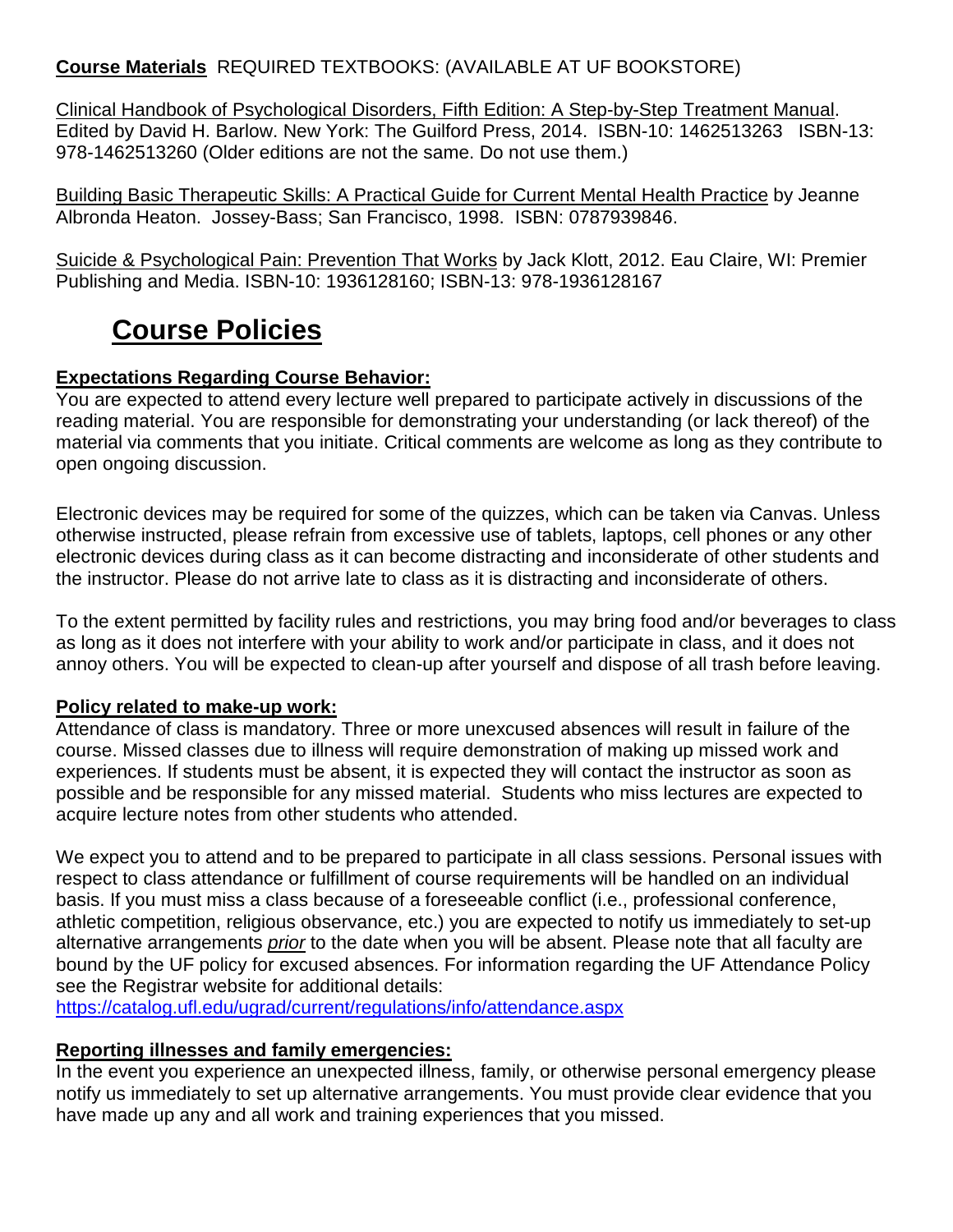## **What is expected of you:**

Quizzes on reading assignments will be administered at the beginning of the class for which that assignment was made. The quizzes will assess student learning of therapeutic procedures, understanding of the evidence base for treatment approaches, and methodology for establishment of empirical support for treatments. Quiz scores will count for 50% of the course grade. Written work (see Case Write-Up below) will count for 20%. Role-play participation and associated project completion will count for 30%.

*Case Write-Up*: The student is required to 1) observe three or more sessions of ongoing therapy by advanced students or faculty, 2) attend *at least* two supervision sessions on those cases (more is better), and 3) write a problem list, treatment plan, and three session notes for the case observed.

The student is expected to participate in classroom discussions and role-playing activities. Instructors and TA will observe and evaluate the quality of each student's participation in these activities. Although classroom participation will not factor into the grade, unacceptable participation may result in the requirement of make-up work, and it may potentially result in course failure if felt to be frankly inadequate. Performance in the role-play exercises will be evaluated by performance rubric, scores will be recorded in Canvas, and they will affect the final course grade.

#### **Extra Credit:**

No extra credit is offered for this course.

#### **Grading Scale**:

| <b>Points</b>   | 93- | $90 -$ | $87 -$         | 83- | 80- | 77.          | 73- | $70-$          | $67 -$ | 63- | 60- | <b>Below</b> |
|-----------------|-----|--------|----------------|-----|-----|--------------|-----|----------------|--------|-----|-----|--------------|
| earned          | 100 | 92     | 89             | 86  | 82  | 79           | 76  | 72             | 69     | 66  | 62  | 60           |
| Letter<br>Grade | A   |        | B <sub>1</sub> | B   | В.  | $\sim$<br>∪1 | ◡   | $\sim$<br>- UT | D+     | - D | יש. |              |

## **Final Grades**:

| Grade         |      |      |      |          | R.   |              |          |             |                  | л. | <b>WF</b> |                                  | <b>NG</b>     | ิ -บ |
|---------------|------|------|------|----------|------|--------------|----------|-------------|------------------|----|-----------|----------------------------------|---------------|------|
| <b>Points</b> | 4.00 | 3.67 | ບ.ບບ | $3.00-1$ | 2.67 | $\vert$ 2.33 | $2.00-1$ | 67 I<br>، ب | .33 <sup>1</sup> |    |           | 1.00   0.67   0.00   0.00   0.00 | $0.00$ $0.00$ |      |

We will utilize Canvas for this course. However, if problems are encountered, please contact the UF Help Desk for technical support at:

- Learning-support@ufl.edu
- $\bullet$  (352) 392-HELP select option 2
- <https://lss.at.ufl.edu/help.shtml>

## **Academic Support:**

If you feel that you need additional academic support in this class please contact us immediately. Please do not wait until it is too late to ask for assistance (i.e., last day of class or when your grade is very low and may be unrecoverable). Come and discuss issues with us during office hours or by appointment.

## **University Honesty Policy:**

UF students are bound by The Honor Pledge which states, "We, the members of the University of Florida community, pledge to hold ourselves and our peers to the highest standards of honor and integrity by abiding by the Honor Code. On all work submitted for credit by students at the University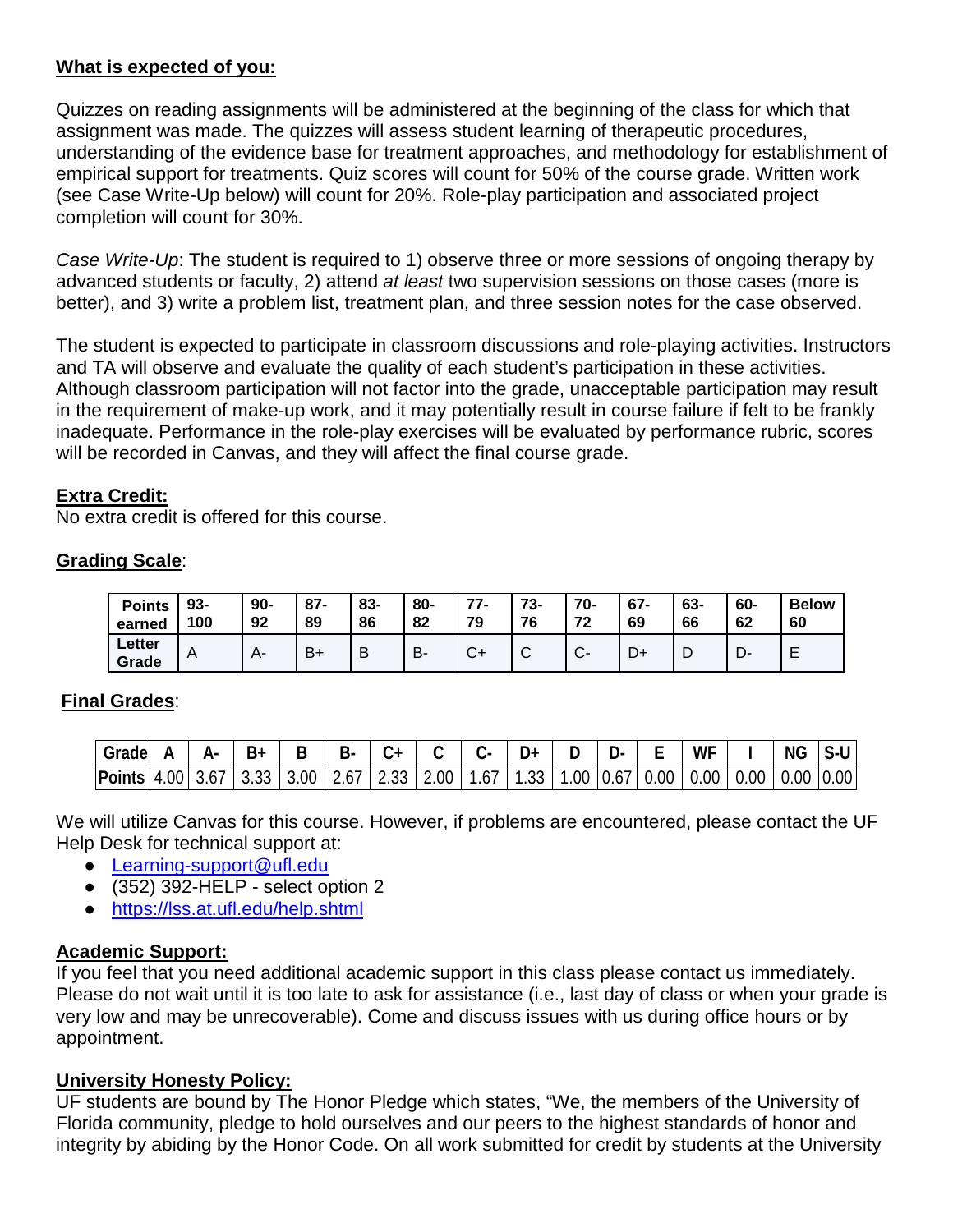of Florida, the following pledge is either required or implied: "On my honor, I have neither given nor received unauthorized aid in doing this assignment." The Honor Code [\(https://www.dso.ufl.edu/sccr/process/student-conduct-honor-code/\)](https://www.dso.ufl.edu/sccr/process/student-conduct-honor-code/) specifies a number of behaviors that are in violation of this code and the possible sanctions. Furthermore, you are obligated to report any condition that facilitates academic misconduct to appropriate personnel. If you have any questions or concerns, please consult with the instructor or TA in this class.

## **SUPPORT SERVICES**

## **Accommodations for Students with Disabilities**

If you require classroom accommodation because of a disability, you must register with the Dean of Students Office [http://www.dso.ufl.edu](http://www.dso.ufl.edu/) within the first week of class. The Dean of Students Office will provide documentation of accommodations to you, which you must then give to me as the instructor of the course to receive accommodations. Please make sure you provide this letter to me by the end of the second week of the course. The College is committed to providing reasonable accommodations to assist students in their coursework.

## **Counseling and Student Health**

Students sometimes experience stress from academic expectations and/or personal and interpersonal issues that may interfere with their academic performance. If you find yourself facing issues that have the potential to or are already negatively affecting your coursework, you are encouraged to talk with an instructor and/or seek help through University resources available to you.

- The Counseling and Wellness Center 352-392-1575 offers a variety of support services such as psychological assessment and intervention and assistance for math and test anxiety. Visit their web site for more information[:http://www.counseling.ufl.edu.](http://www.counseling.ufl.edu/) On line and in person assistance is available.
- You Matter We Care website: [http://www.umatter.ufl.edu/.](http://www.umatter.ufl.edu/) If you are feeling overwhelmed or stressed, you can reach out for help through the You Matter We Care website, which is staffed by Dean of Students and Counseling Center personnel.
- The Student Health Care Center at Shands is a satellite clinic of the main Student Health Care Center located on Fletcher Drive on campus. Student Health at Shands offers a variety of clinical services. The clinic is located on the second floor of the Dental Tower in the Health Science Center. For more information, contact the clinic at 392-0627 or check out the web site at[:https://shcc.ufl.edu/](https://shcc.ufl.edu/)
- Crisis intervention is always available 24/7 from the Alachua County Crisis Center: (352) 264-6789 <http://www.alachuacounty.us/DEPTS/CSS/CRISISCENTER/Pages/CrisisCenter.aspx>
- You may also contact the University Police Department at 392-1111, or you can call 9-1-1 for any emergency.

Please do not wait until you reach a crisis to come in and talk with someone. We have helped many students through stressful situations impacting their academic performance. You are not alone so do not be afraid to ask for assistance.

## **Course Evaluation Process**

Students are expected to provide feedback on the quality of instruction in this course by completing the anonymous online course evaluation at [https://evaluations.ufl.edu.](https://evaluations.ufl.edu/) Evaluations are typically open during the last two or three weeks of the semester, but students will be given specific times when they are open. Summary results of these assessments are available to students at

[https://evaluations.ufl.edu/results/.](https://evaluations.ufl.edu/results/) The quality of instruction depends very heavily on student feedback via these evaluations. Course evaluations strongly influences faculty candidacy for promotion. We sincerely hope all students make use of this important resource for maintaining the quality of instruction in our programs.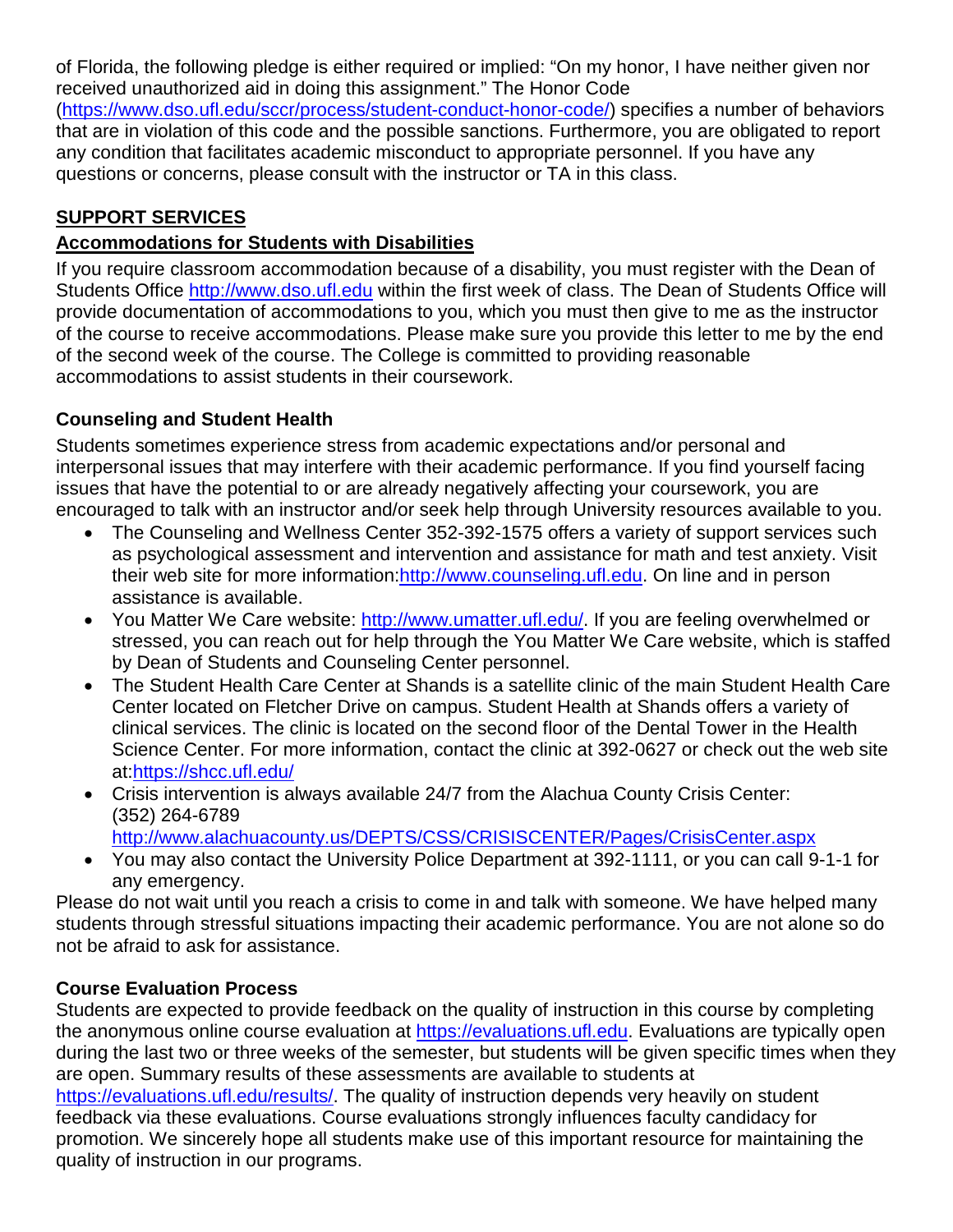## **Calendar of Topics and Readings**

| Day<br>Date | #              | Instr                        | <b>Topic</b>                                                                                                                                                     | <b>Barlow text</b>            | <b>Heaton text</b>                                   | Supplemental<br>Readings                         |
|-------------|----------------|------------------------------|------------------------------------------------------------------------------------------------------------------------------------------------------------------|-------------------------------|------------------------------------------------------|--------------------------------------------------|
| Tu<br>5/15  | $\mathbf{1}$   | LW<br><b>RG</b><br><b>DD</b> | Intro to course.<br>Preparations for conducting psychotherapy. Active listening skills<br>Necessary & sufficient conditions for change - Person-Centered<br>ΨTx. |                               | Intro, 1 Observation<br>2 Eval/Assessmt<br>4 Rapport | Rogers 1992                                      |
| Th<br>5/17  | $\overline{2}$ | LW                           | Clinical interviewing                                                                                                                                            |                               | 3 First session, Dx/Tx<br>5 Tx interviewing          |                                                  |
| Tu<br>5/22  | $\mathfrak{Z}$ | LW<br>DD<br><b>RG</b>        | Role-play exercise.<br>Relaxation training                                                                                                                       |                               |                                                      | Goldfried &<br>Davison, 1994                     |
| Th<br>5/24  | $\overline{4}$ | LW                           | Charting - treatment planning, problem listing, note writing in the<br>problem-oriented medical record (POMR) format; Supervision                                |                               | 9 Making the most of<br>supervision                  |                                                  |
| Tu<br>5/29  | 5              | <b>RG</b><br>DD<br><b>WL</b> | Role-play exercise.<br>Panic disorder                                                                                                                            | 1 Panic d/o                   |                                                      |                                                  |
| Th<br>5/31  | 6              | <b>RG</b>                    | Post-traumatic stress disorder                                                                                                                                   | 2 PTSD                        |                                                      |                                                  |
| Tu<br>6/5   | $\overline{1}$ | <b>DD</b><br><b>RG</b><br>WL | Dynamic therapy                                                                                                                                                  |                               | 8 Using yourself                                     | Kohut, Cha 4 & 5;<br>Blagys &<br>Hilsenroth 2000 |
| Th<br>6/7   | 8              | <b>DD</b>                    | Crisis management, suicidality, parasuicidality<br>Cocaine dependence                                                                                            | 14 Drug abuse &<br>dependence |                                                      | Morrison &<br>Downey 2000;<br>Klott, 2012        |
| Tu<br>6/12  | 9              | <b>RG</b><br>LW<br>DD        | Role-play exercise.<br><b>Generalized Anxiety Disorder</b>                                                                                                       | 5 Acceptance tx/o<br>GAD      |                                                      |                                                  |
| Th<br>6/14  | 10             | LW                           | <b>Behavioral Interventions</b><br>Interpersonal Therapy                                                                                                         | 8 Interpers Ψtx               |                                                      |                                                  |
| Tu<br>6/19  | 11             | <b>DD</b><br>LW<br><b>RG</b> | Role-play exercise.<br>Diversity Issues                                                                                                                          |                               |                                                      | Watters 2010                                     |
| Th<br>6/21  | 12             | <b>DD</b>                    | Diversity Issues                                                                                                                                                 |                               |                                                      |                                                  |
| Tu<br>6/26  |                |                              | WEEK OF SUMMER BREAK                                                                                                                                             |                               |                                                      |                                                  |
| Th<br>6/28  |                |                              | WEEK OF SUMMER BREAK                                                                                                                                             |                               |                                                      |                                                  |
| Tu<br>7/3   |                | $13$ TBD                     | TBD                                                                                                                                                              | TBD                           |                                                      |                                                  |
| Th<br>7/5   | 14             | LW                           | CBT                                                                                                                                                              | 7 Cog Ψtx dep                 |                                                      |                                                  |
| Tu<br>7/10  | 15             | RG                           | Role-play exercise.<br>Social anxiety disorder                                                                                                                   | 3 Soc anx d/o                 |                                                      |                                                  |
| Th<br>7/12  | 16             | RG                           | <b>Obsessive Compulsive Disorder</b><br>Tx/o alcohol abuse. Structural issues: boundaries, goal-setting,<br>developing client expectations for change, etc.      | 4 OCD<br>13 Alcohol use d/o   | 7 Predicaments and<br>ethical dilemmas               |                                                  |
| Tu<br>7/17  | 17             | <b>LMG</b>                   | Dr. Lisa Merlo Greene will present on Motivational Interviewing:<br>Theory and Technique (No role playing this class)                                            |                               |                                                      | Miller & Rose,<br>2009                           |
| Th<br>7/19  | 18             | <b>RG</b>                    | <b>Treatment of Eating Disorders</b>                                                                                                                             | 17 Eating d/o                 |                                                      |                                                  |
| Tu<br>7/24  | 19             | LW<br><b>DD</b><br><b>RG</b> | Acceptance and commitment therapy                                                                                                                                |                               |                                                      | Luoma, Cha's 1<br>& 2                            |
| Th<br>7/26  | 20             | LW                           | <b>ACT with Role Play</b>                                                                                                                                        |                               |                                                      |                                                  |